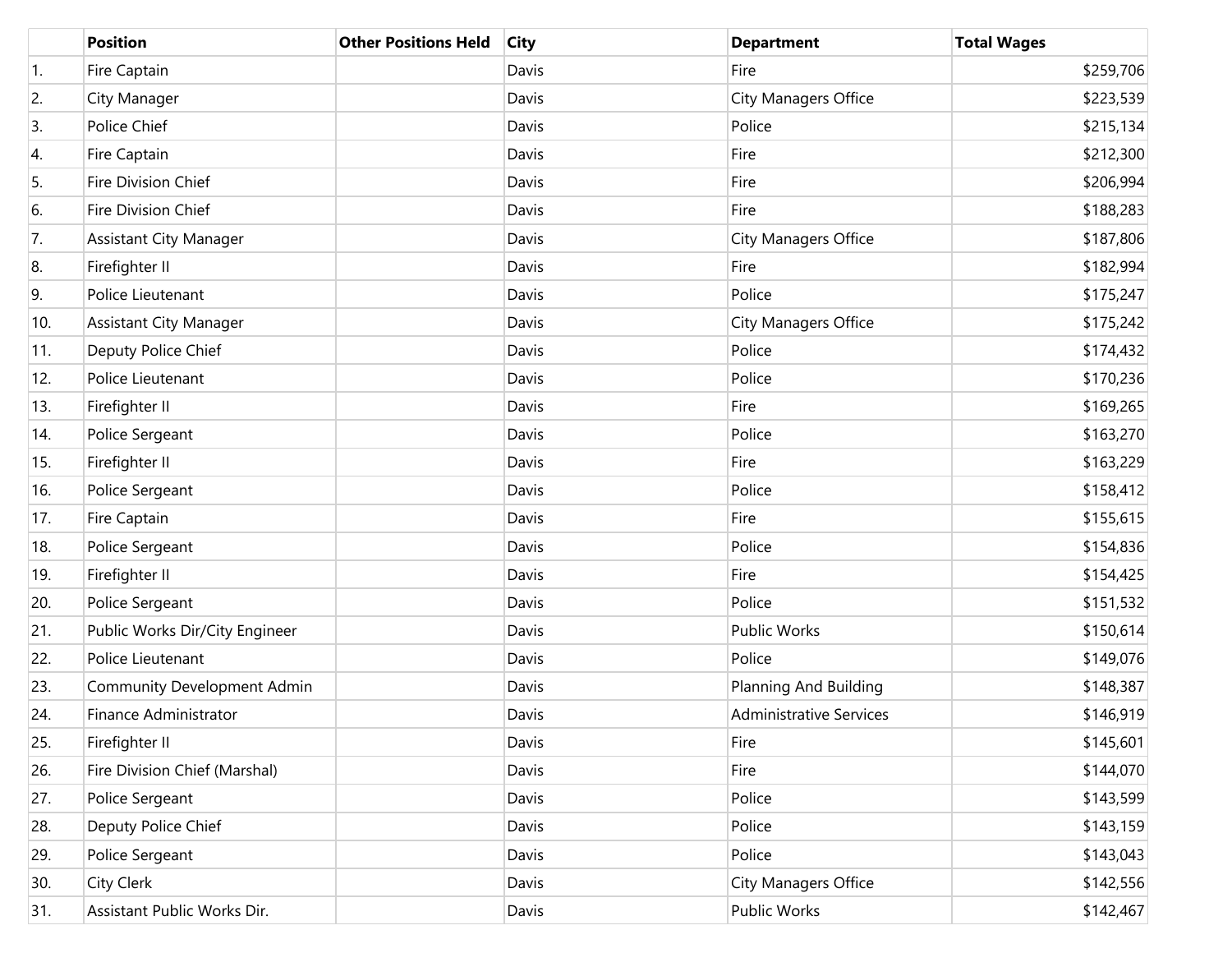| 32. | Fire Captain                           | Davis | Fire                           | \$139,038 |
|-----|----------------------------------------|-------|--------------------------------|-----------|
| 33. | Firefighter II                         | Davis | Fire                           | \$137,551 |
| 34. | Fire Captain                           | Davis | Fire                           | \$136,434 |
| 35. | Assistant Dir Comm Dev And<br>Sustain  | Davis | Planning And Building          | \$136,117 |
| 36. | Police Sergeant                        | Davis | Police                         | \$135,360 |
| 37. | Principal Planner                      | Davis | Planning And Building          | \$135,190 |
| 38. | Police Sergeant                        | Davis | Police                         | \$133,802 |
| 39. | Firefighter II                         | Davis | Fire                           | \$133,489 |
| 40. | Firefighter II                         | Davis | Fire                           | \$133,294 |
| 41. | Police Corporal                        | Davis | Police                         | \$132,845 |
| 42. | Firefighter II                         | Davis | Fire                           | \$132,791 |
| 43. | Firefighter II                         | Davis | Fire                           | \$132,779 |
| 44. | Police Sergeant                        | Davis | Police                         | \$132,688 |
| 45. | Firefighter II                         | Davis | Fire                           | \$132,461 |
| 46. | Principal Civil Engineer               | Davis | Public Works                   | \$131,386 |
| 47. | Principal Civil Engineer               | Davis | Public Works                   | \$130,657 |
| 48. | Police Officer                         | Davis | Police                         | \$130,639 |
| 49. | Information Tech Admin                 | Davis | <b>Administrative Services</b> | \$129,529 |
| 50. | Firefighter II                         | Davis | Fire                           | \$128,293 |
| 51. | Police Corporal                        | Davis | Police                         | \$127,339 |
| 52. | Fire Captain                           | Davis | Fire                           | \$127,162 |
| 53. | Project Manager                        | Davis | Public Works                   | \$126,823 |
| 54. | Fire Division Chief (Marshal)          | Davis | Fire                           | \$126,500 |
| 55. | Police Officer                         | Davis | Police                         | \$126,490 |
| 56. | Firefighter I                          | Davis | Fire                           | \$125,965 |
| 57. | Senior Civil Engineer                  | Davis | Public Works                   | \$125,849 |
| 58. | <b>Assistant City Engineer Traffic</b> | Davis | Public Works                   | \$125,363 |
| 59. | Fire Captain                           | Davis | Fire                           | \$125,333 |
| 60. | Police Officer                         | Davis | Police                         | \$124,261 |
| 61. | Police Officer                         | Davis | Police                         | \$123,444 |
| 62. | Police Corporal                        | Davis | Police                         | \$123,338 |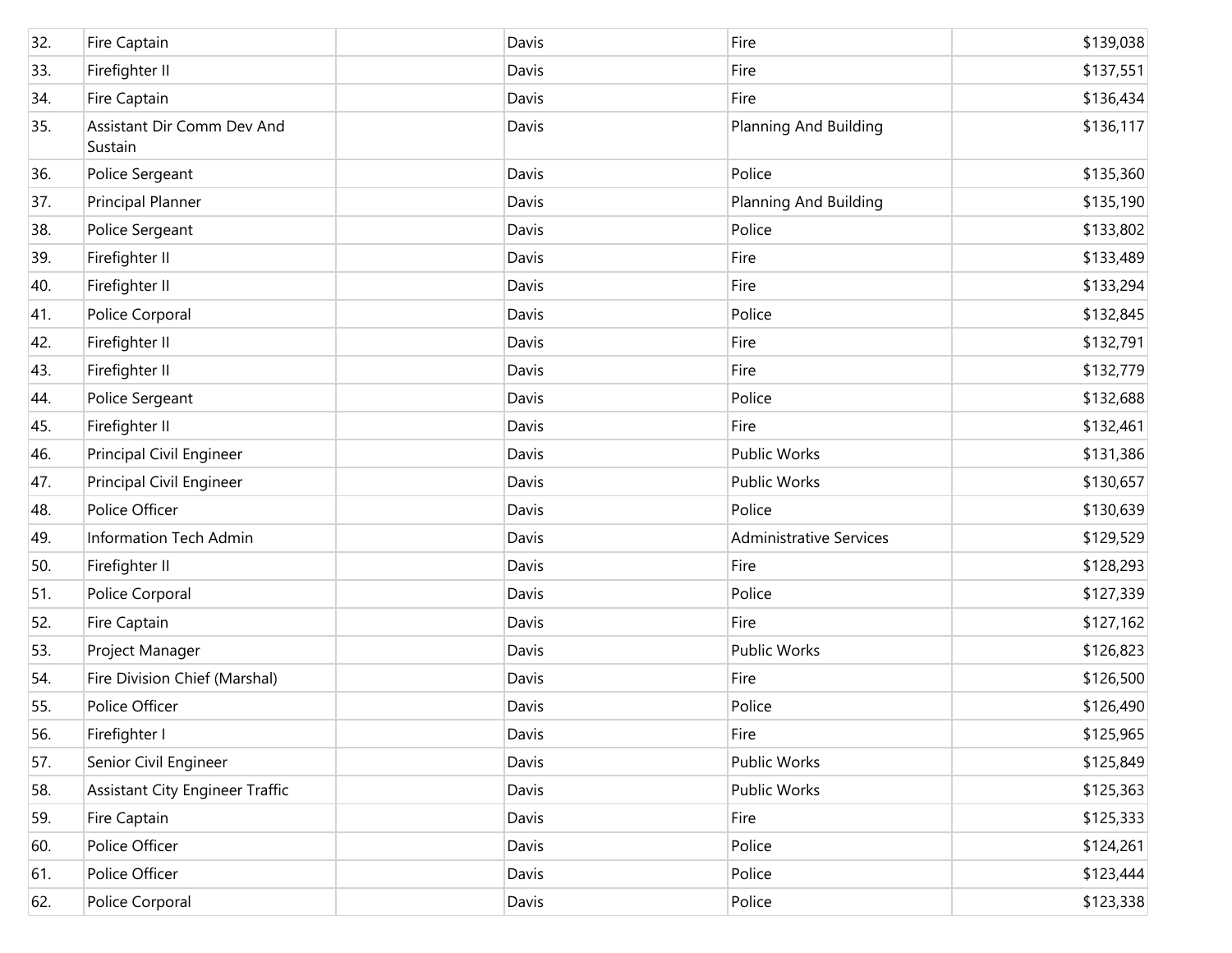| 63. | Assistant Director Parks & Com Svc            | Davis | Parks And Community Services   | \$123,075 |
|-----|-----------------------------------------------|-------|--------------------------------|-----------|
| 64. | Police Corporal                               | Davis | Police                         | \$123,048 |
| 65. | Police Officer                                | Davis | Police                         | \$122,215 |
| 66. | Firefighter II                                | Davis | Fire                           | \$121,976 |
| 67. | Parks & Comm Services Director                | Davis | Parks And Community Services   | \$121,275 |
| 68. | Fire Captain                                  | Davis | Fire                           | \$121,116 |
| 69. | Police Officer                                | Davis | Police                         | \$120,069 |
| 70. | Police Officer                                | Davis | Police                         | \$119,455 |
| 71. | Firefighter II                                | Davis | Fire                           | \$119,327 |
| 72. | Firefighter II                                | Davis | Fire                           | \$119,084 |
| 73. | Firefighter I                                 | Davis | Fire                           | \$119,076 |
| 74. | Police Officer                                | Davis | Police                         | \$118,945 |
| 75. | Police Corporal                               | Davis | Police                         | \$118,713 |
| 76. | Firefighter II                                | Davis | Fire                           | \$118,518 |
| 77. | Police Officer                                | Davis | Police                         | \$118,395 |
| 78. | Police Officer                                | Davis | Police                         | \$118,196 |
| 79. | Police Corporal                               | Davis | Police                         | \$117,677 |
| 80. | Technical Services Manager                    | Davis | <b>Administrative Services</b> | \$117,636 |
| 81. | Police Officer                                | Davis | Police                         | \$117,305 |
| 82. | <b>City Engineer</b>                          | Davis | Public Works                   | \$116,506 |
| 83. | Utility Program Coordinator                   | Davis | Public Works                   | \$115,917 |
| 84. | Firefighter I                                 | Davis | Fire                           | \$115,645 |
| 85. | <b>Sustainability Programs</b><br>Coordinator | Davis | Planning And Building          | \$115,447 |
| 86. | Police Officer                                | Davis | Police                         | \$115,092 |
| 87. | Wwtp Superintendent                           | Davis | Public Works                   | \$114,767 |
| 88. | Environmental Resources Manager               | Davis | Public Works                   | \$114,665 |
| 89. | Firefighter II                                | Davis | Fire                           | \$113,860 |
| 90. | Deputy Innovation Officer                     | Davis | City Manager                   | \$113,174 |
| 91. | Police Officer                                | Davis | Police                         | \$113,120 |
| 92. | Chief Innovation Officer                      | Davis | <b>City Managers Office</b>    | \$113,020 |
| 93. | Firefighter I                                 | Davis | Fire                           | \$112,454 |